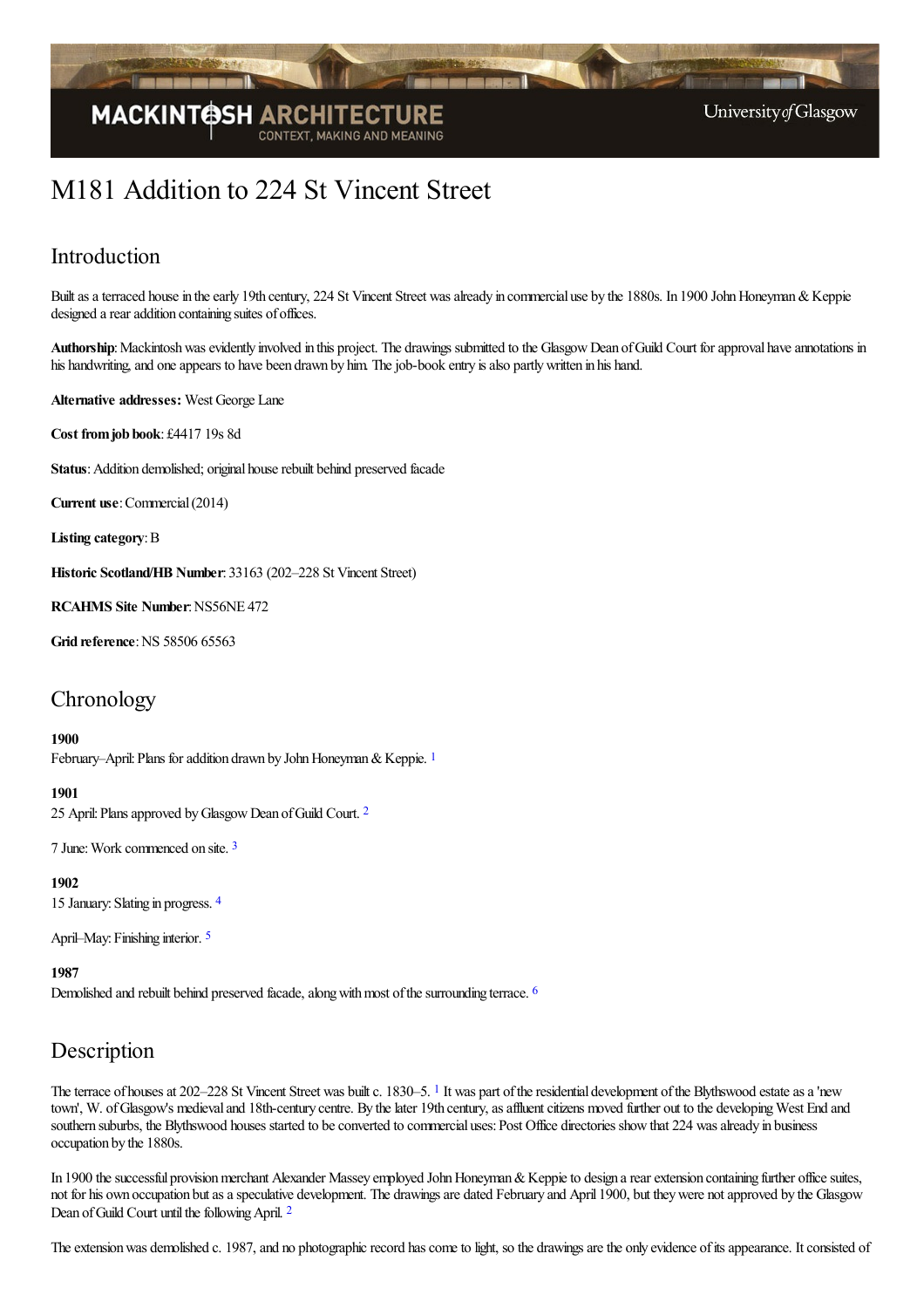three storeys above a basement, like the original house, and it stood on what had been the site of the stables. House and extension were separated by a small yard, but connected by a narrow link at one side, the entrance to the whole building being the original front door of the house. The extension had its own staircase leading to offices on each floor, with generous windows overlooking West George Lane. A single large office with an open timber roof filled most of the top floor. The basement was presumably used for storgage: it had no windows, and was connected to the lane by a hoist for deliveries. Toilets were in the link.

Mackintosh evidently worked on this project: the job-book entry is written partly in his hand, he annotated some of the drawings approved by the Glasgow Dean of Guild Court, and the April 1900 drawing of the staircase appears to be by him. Moreover, the signature of John Honeyman & Keppie on this drawing is in Mackintosh's hand, even though he was not yet a partner in the firm. Nevertheless, the design shows little evidence of his creative input.



The drawings show a plain brick exterior – elaboration would not have been appropriate, since the extension was invisible from the street – and an equally simple interior. The stairs with their stone treads supported on cast-iron stringers are typical of John Honeyman & Keppie's larger buildings, such as Martyrs Public School and 137–143 Sauchiehall Street. The roof trusses, too, are of a type familiar from other projects by the practice, such as the exactly contemporary Dunottar at Kilmacolm. Only the top-floor fireplace is at all unusual: the drawing includes front and side elevations, which show an enclosed mantel shelf with a curving profile.



<span id="page-1-0"></span>In 1987, [202–228](http://www.mackintosh-architecture.gla.ac.uk/catalogue/images/?filename=c188_001) St Vincent Street were largely demolished and rebuilt behind their preserved early 19th-century facades by Keppie, Henderson & Partners ofGlasgow. [3](#page-5-8)

### People

#### **Clients:**

Alexander Massey

#### **Contractors:**

- Robert Aitken
- Hugh Baird
- John Bennie
- Buchans & MacIntyre
- Douglas, Hunter & Whitson
- WilliamForbes
- Claud Hamilton Ltd
- James Johnston & Son
- Kean & Wardrop
- A. & W. Liddell
- F. R. &C. H. Luke
- Daniel McCallum
- Moses McCulloch & Co.
- John McOwat & Son
- The Metallic Art Co.
- $\bullet$  George. W. Sellars & Sons
- Rudolph A. Stoffert

### Job Book

The job books of Honeyman & Keppie (later Honeyman, Keppie & Mackintosh) are now held by The Hunterian, University of Glasgow and include four volumes related to the Mackintosh period. The books were used by the firm to keep a project-by-project, day-by-day record of contractors, suppliers and expenditure. The name of a project and/or client is usually at the top of the left-hand page, followed by information about tradesmen who tendered. The name ofthe measurer (quantity surveyor) is usually at thetop oftheright-hand page, followed by information about payments to contractorsand suppliers. All ofthe data for M181 is entered in the tables below.

Page numbering is not consistent in the job books. Sometimes a single number refers to a double-page spread and sometimes each page is individually numbered. Here, each image of a double-page spread is identified by the number given at the top of the left-hand page. (Images of all of the pages from the four job books can be found at **Browse Job Books**, Visit Book and Cash Book.)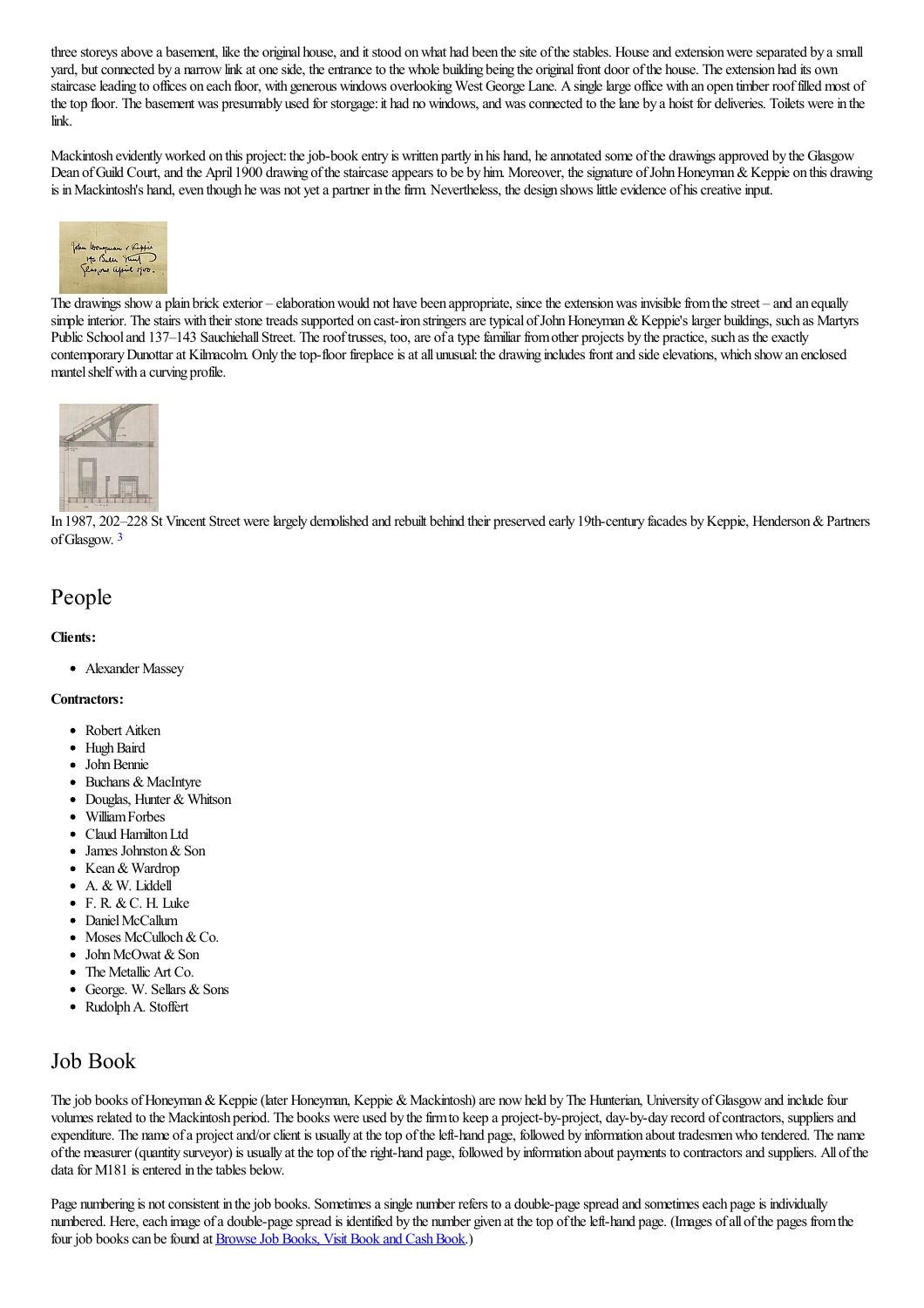

**Client:** Alexander Massey

### **Measurer**:Douglas, Hunter & Whitson

#### **Tenders**:

| Contractor            | <b>Type</b>          | <b>Address</b>                | Date         | Value               | Accepted            |
|-----------------------|----------------------|-------------------------------|--------------|---------------------|---------------------|
| J. & W. Aitken        | mason and<br>brick   | 255 Pollokshaws Road          | 3 April 1900 | £1422 3s 0d         | no                  |
| Hugh Baird            | mason and<br>brick   | 231 Commercial Road           | 3 April 1900 | £1331 0s 0d         | yes<br>(7 May 1901) |
| Daniel McCallum       | mason and<br>brick   | <b>Bothwell Street</b>        | 3 April 1900 | no data in job book | no                  |
| Morgan & Sons         | mason and<br>brick   | 37 Elderslie Street           | 3 April 1900 | £1508 0s 0d         | no                  |
| Matthew Henderson     | mason and<br>brick   | <b>Grant Street</b>           | 3 April 1900 | £1490 0s 0d         | no                  |
| Hutcheson & Grant     | mason and<br>brick   | Pitt Street                   | 3 April 1900 | £1556 0s 0d         | no                  |
| John Kirkwood         | mason and<br>brick   | 28 Hope Street                | 3 April 1900 | £1510 0s 0d         | no                  |
| A. & W. Liddell       | wright and<br>joiner | Thistle Street, South<br>Side | 3 April 1900 | £614 19s 0d         | yes<br>(8 May 1901) |
| Morgan & Son          | wright and<br>joiner | 37 Elderslie Street           | 3 April 1900 | £668 0s 0d          | no                  |
| Matthew Henderson     | wright and<br>joiner | <b>Grant Street</b>           | 3 April 1900 | £780 0s 0d          | no                  |
| Hutcheson & Grant     | wright and<br>joiner | Pitt Street                   | 3 April 1900 | £691 0s 0d          | no                  |
| William Allan & Cowan | wright and<br>joiner | 27 Seamore Street             | 3 April 1900 | £760 0s 0d          | no                  |
| William McCall & Sons | wright and<br>joiner | 5 Balmano Street              | 3 April 1900 | £695 0s 0d          | no                  |
| William Cowan & Son   | wright and<br>joiner | 42 Arlington Street           | 3 April 1900 | £679 0s 0d          | no                  |
| Archibald McFarlane   | wright and<br>joiner | 81-83 Cathedral Street        | 3 April 1900 | £649 0s 0d          | no                  |
| George Laird          | wright and<br>joiner | no data in job book           | 3 April 1900 | £624 0s 0d          | no                  |
| A. & D. MacKay        | slater               | Oswald Street                 | 3 April 1900 | £35 0s 0d           | no                  |
| James Mearchant       | slater               | 138 Govan Road                | 3 April 1900 | £33 1s 2d           | no                  |
| John McOwat & Son     | slater               | 98 London Street              | 3 April 1900 | £28 8s 0d           | yes<br>(7 May 1901) |
| A. M. Ross & Son      | slater               | 10 Ann Street                 | 3 April 1900 | £30 0s 0d           | no                  |
| John Anderson         | slater               | 362 Parliamentary Road        | 3 April 1900 | £29 0s 0d           | no                  |
| Matthew Henderson     | slater               | no data in job book           | 3 April 1900 | £36 16s 10d         | no                  |
| William Weir          | plumber              | 69 Nicholas Street            | 3 April 1900 | no data in job book | no                  |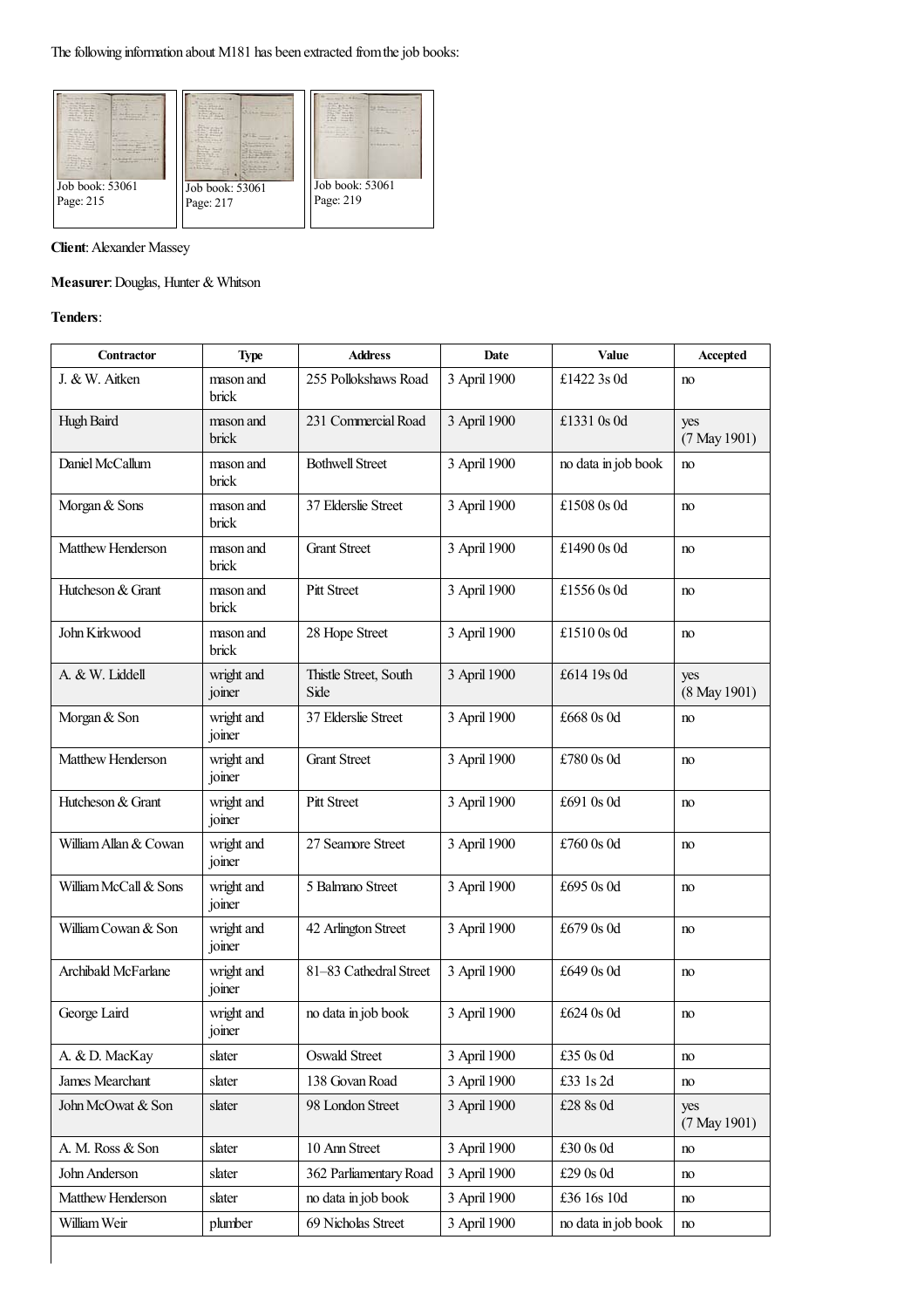<span id="page-3-0"></span>

| J. W. Black                  | plumber           | 214 Main Street,<br>Gorbals | 3 April 1900           | £150 0s 0d                            | no                        |
|------------------------------|-------------------|-----------------------------|------------------------|---------------------------------------|---------------------------|
| Matthew Henderson            | plumber           | no data in job book         | 3 April 1900           | £148 13s 7d                           | no                        |
| Fyfe & Allan                 | plumber           | St George's Road            | 3 April 1900           | £154 0s 0d                            | no                        |
| James Johnston & Son         | plumber           | Renfield Street             | 3 April 1900           | £132 12s 0d                           | yes<br>(7 May 1901)       |
| Moses Speirs & Son           | plumber           | <b>Bothwell Street</b>      | 3 April 1900           | £149 16s 6d                           | no                        |
| A. & M. McGilvray            | plaster           | West Regent Street          | 3 April 1900           | £167 0s 7d                            | no                        |
| John Forbes                  | plaster           | 158a Bath Street            | 3 April 1900           | £185 10s 31/2d                        | no                        |
| William Forbes               | plaster           | 167 West Graham<br>Street   | 3 April 1900           | £129 6s 10d                           | yes<br>$(4$ June 1901)    |
| George Rome & Co.            | plaster           | 136 Waterloo Street         | 3 April 1900           | £180 12s 10d                          | no                        |
| Matthew Henderson            | plaster           | no data in job book         | 3 April 1900           | £149 4s 11d                           | no                        |
| John Drummond                | plaster           | 92 Sidney Street            | 3 April 1900           | £132 8s 11d                           | no                        |
| The Metallic Art Co.         | metalwork         | no data in job book         | 3 April 1900           | £11 15s 0d 1                          | yes                       |
| Galbraith & Winton           | tile work         | <b>St Vincent Street</b>    | 3 April 1900           | £98 12s 4d                            | no                        |
| Kean & Wardrop               | tile work         | <b>Bath Street</b>          | 3 April 1900           | £97 1s 6d                             | yes<br>(7 May 1901)       |
| Staffordshire Tileries Co.   | tile work         | <b>Bath Street</b>          | 3 April 1900           | no data in job book                   | no                        |
| Youden & Co.                 | tile work         | <b>Bothwell Street</b>      | 3 April 1900           | £108 0s 0d                            | no                        |
| Matthew Henderson            | tile work         | no data in job book         | 3 April 1900           | £108 0s 0d                            | no                        |
| Claud Hamilton Ltd           | electric lighting | no data in job book         | 1902                   | £137 5s 0d                            | yes<br>(5 March<br>1902)  |
| James Hutchison              | electric lighting | no data in job book         | 1902                   | £138 0s 0d                            | no                        |
| Buchans & MacIntyre          | grates            | not reocrded                | 1902                   | no data in job book<br>$\overline{2}$ | yes<br>(28 May 1902)      |
| George. W. Sellars &<br>Sons | painter           | West George Street          | no data in job<br>book | £1978s8d                              | yes<br>(17 April<br>1903) |
| Charles Carlton & Son        | painter           | <b>St Vincent Street</b>    | no data in job<br>book | £209 19s 3d                           | no                        |
| H. L. Anderson & Co.         | painter           | <b>St Vincent Street</b>    | no data in job<br>book | £209 17s 0d                           | no                        |
| J. C. Bowie & Fisher         | painter           | <b>Bothwell Street</b>      | no data in job<br>book | £219 12s 9d                           | no                        |
| H. & J. Scott                | painter           | Sauchiehall Street          | no data in job<br>book | £222 10 0d                            | no                        |
| William Douglas              | painter           | West George Street          | no data in job<br>book | £205 17s 2d                           | no                        |
| John Orr & Son               | painter           | Wellington Street           | no data in job<br>book | no data in job book                   | no                        |
| John L. Duncan               | painter           | 101 Eglinton Street         | no data in job<br>book | £161 7s 5d                            | no                        |
| A. & P. Steven               | lift              | no data in job book         | 19 June 1903           | £84 0s 0d 3                           | no                        |
| John Bennie                  | lift              | no data in job book         | 24 June 1903           | £75 0s 0d 4                           | yes                       |
|                              |                   |                             |                        |                                       |                           |

### <span id="page-3-3"></span><span id="page-3-2"></span><span id="page-3-1"></span>**Payments (trades):**

| Name       | Type            | Payment out sum                                                                                |
|------------|-----------------|------------------------------------------------------------------------------------------------|
| Hugh Baird | mason and brick | <b>First installment: 22 August 1901</b><br>Final installment: 17 December 1903<br>£1890 2s 9d |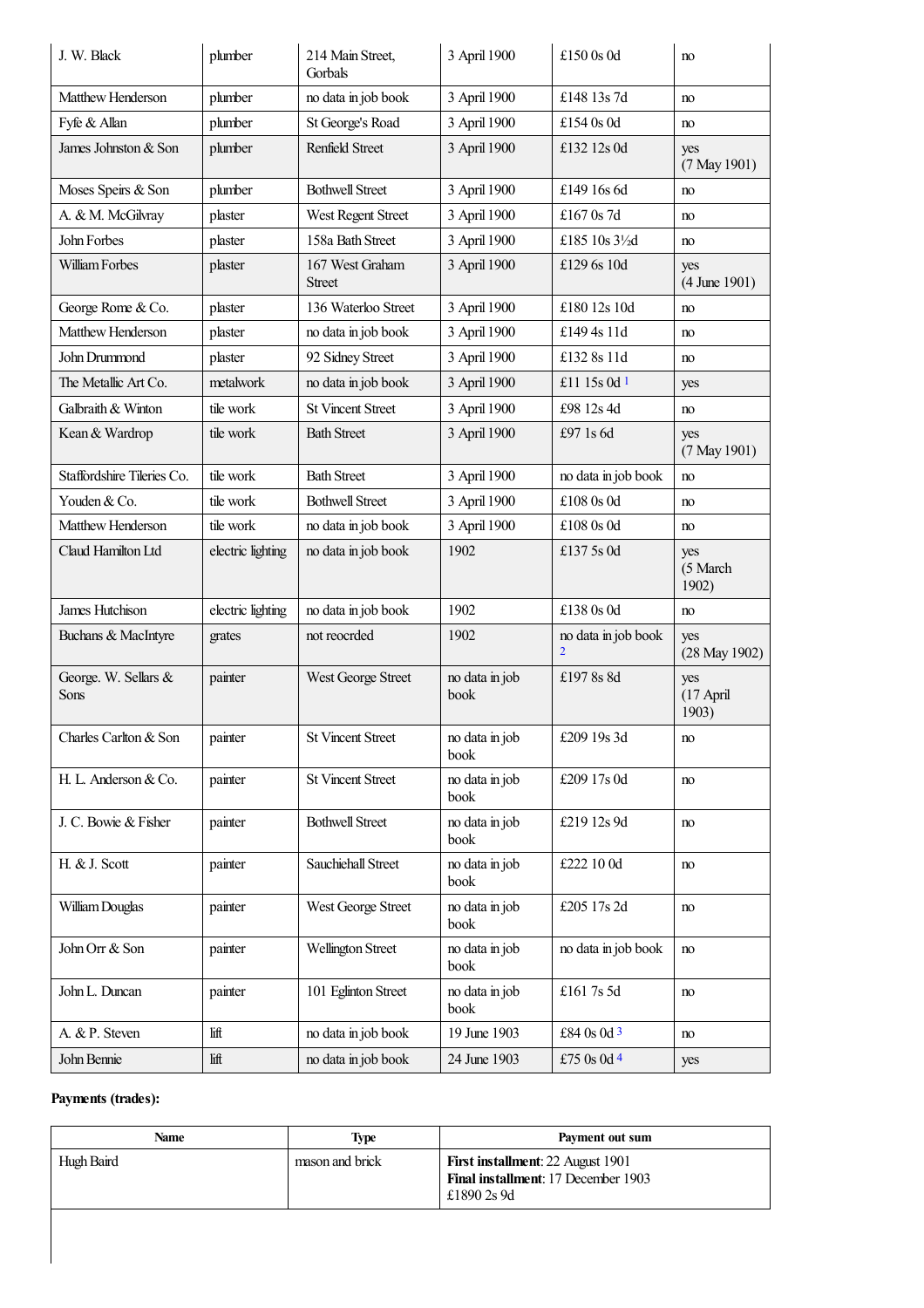<span id="page-4-1"></span><span id="page-4-0"></span>

| A. & W. Liddell           | wright and joiner | First installment: 10 February 1902<br>Final installment: 17 December 1903<br>£1202 2s 3d 5     |
|---------------------------|-------------------|-------------------------------------------------------------------------------------------------|
| John McOwat & Son         | slater            | <b>Payment date:</b> 25 May [1903]<br>£60 15s 0d 6                                              |
| James Johnston & Son      | plumber           | First installment: 3 March 1902<br>Final installment: 8 May 1903<br>£128 18s 9d                 |
| William Forbes            | plaster           | First installment: 19 April [1902]<br>Final installment: 8 May 1903<br>£285 6s 1d               |
| Kean & Wardrop            | tile work         | First installment: 24 May 1902<br>Final installment: 5 May 1903<br>£1397s5d                     |
| Claud Hamilton Ltd        | electric lighting | First installment: 7 October 1902<br>Final installment: 11 November 1903<br>£129.4s 0d          |
| Buchans & MacIntyre       | grates            | Payment date: 13 November 1902<br>£57 0s 0d                                                     |
| George. W. Sellars & Sons | painter           | <b>First installment: 20 November 1902</b><br>Final installment: 5 May 1903<br>£243 16s 0d      |
| John Bennie               | lift              | <b>First installment: 19 November 1903</b><br>Final installment: 17 December 1903<br>£107 6s 2d |

#### **Payments (suppliers):**

| <b>Name</b>           | <b>Service</b>                     | Payment date                                                                           | Payment sum |
|-----------------------|------------------------------------|----------------------------------------------------------------------------------------|-------------|
| Moses McCulloch & Co. | 'safe doors etc.'                  | 19 August 1902                                                                         | £29 19s 6d  |
| Rudolph A. Stoffert   | 'Fireproof flooring in vestibule.' | 6 June 1903                                                                            | £5 19s 0d   |
| F. R. & C. H. Luke    | Reflectors                         | 30 August 1903                                                                         | £23 9s 6d   |
| Robert Aitken         | Inspector                          | <b>First installment: 19 December 1901</b><br><b>Final installment:</b> 7 October 1901 | £61 $0s$ 0d |
| Daniel McCallum       | no data in job book                | 17 December 1903                                                                       | £4 $0s$ 0d  |

<span id="page-4-2"></span>**Measurerfee payment**: £49 13s 3d [7](#page-5-15) (17 December 1903)

### Documents

### Images



# Bibliography

Published

ElizabethWilliamson, Anne Richesand MalcolmHiggs, *Buildings of Scotland: Glasgow*, London:Penguin, 1990, p. 236